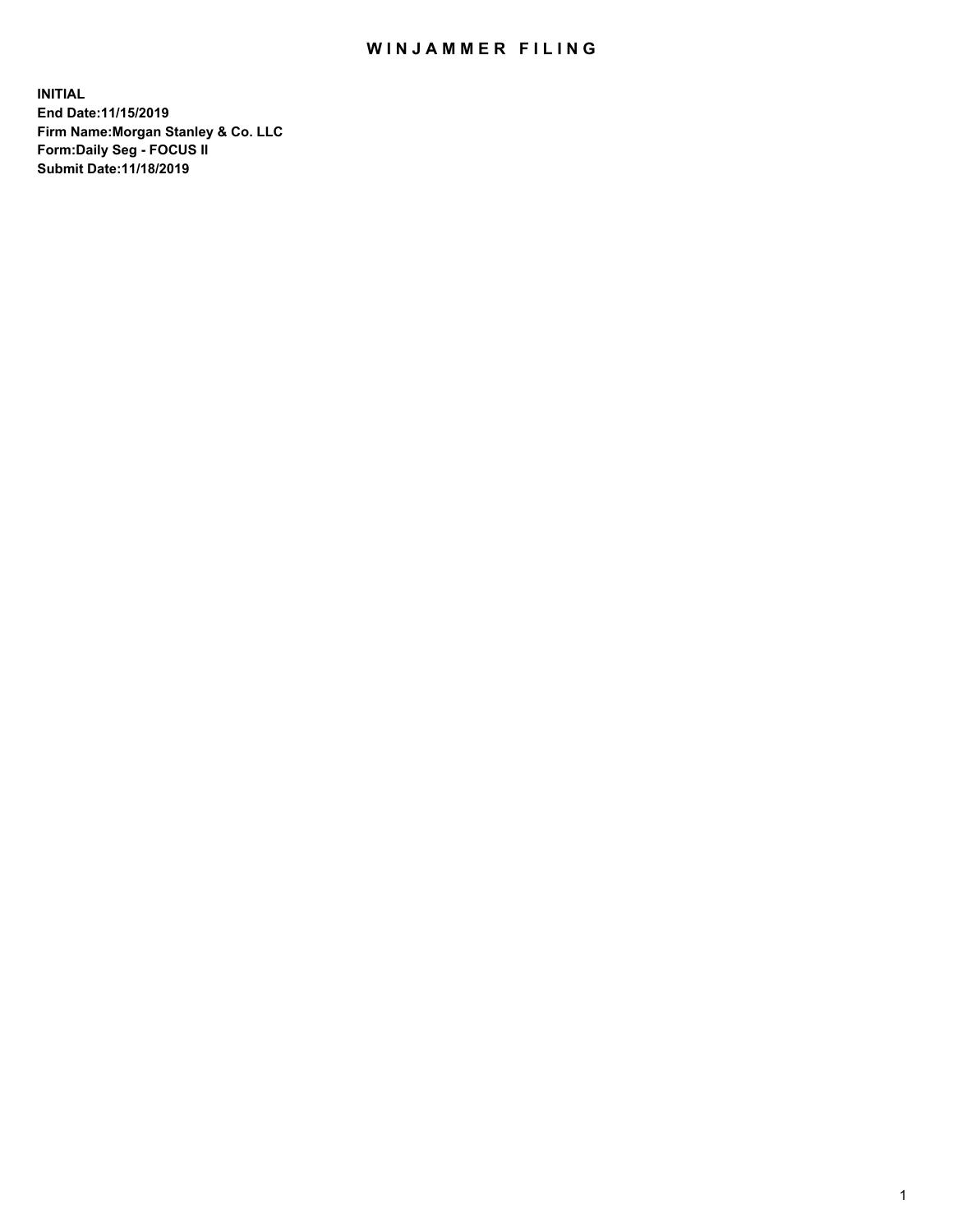**INITIAL End Date:11/15/2019 Firm Name:Morgan Stanley & Co. LLC Form:Daily Seg - FOCUS II Submit Date:11/18/2019 Daily Segregation - Cover Page**

| Name of Company                                                                                                                                                                                                                                                                                                                | Morgan Stanley & Co. LLC                               |
|--------------------------------------------------------------------------------------------------------------------------------------------------------------------------------------------------------------------------------------------------------------------------------------------------------------------------------|--------------------------------------------------------|
| <b>Contact Name</b>                                                                                                                                                                                                                                                                                                            | <b>Ikram Shah</b>                                      |
| <b>Contact Phone Number</b>                                                                                                                                                                                                                                                                                                    | 212-276-0963                                           |
| <b>Contact Email Address</b>                                                                                                                                                                                                                                                                                                   | Ikram.shah@morganstanley.com                           |
| FCM's Customer Segregated Funds Residual Interest Target (choose one):<br>a. Minimum dollar amount: : or<br>b. Minimum percentage of customer segregated funds required:% ; or<br>c. Dollar amount range between: and; or<br>d. Percentage range of customer segregated funds required between:% and%.                         | 235,000,000<br><u>0</u><br>0 <sub>0</sub><br><u>00</u> |
| FCM's Customer Secured Amount Funds Residual Interest Target (choose one):<br>a. Minimum dollar amount: ; or<br>b. Minimum percentage of customer secured funds required:% ; or<br>c. Dollar amount range between: and; or<br>d. Percentage range of customer secured funds required between:% and%.                           | 140,000,000<br><u>0</u><br><u>00</u><br>0 <sub>0</sub> |
| FCM's Cleared Swaps Customer Collateral Residual Interest Target (choose one):<br>a. Minimum dollar amount: ; or<br>b. Minimum percentage of cleared swaps customer collateral required:% ; or<br>c. Dollar amount range between: and; or<br>d. Percentage range of cleared swaps customer collateral required between:% and%. | 92,000,000<br><u>0</u><br><u>00</u><br>0 <sub>0</sub>  |

Attach supporting documents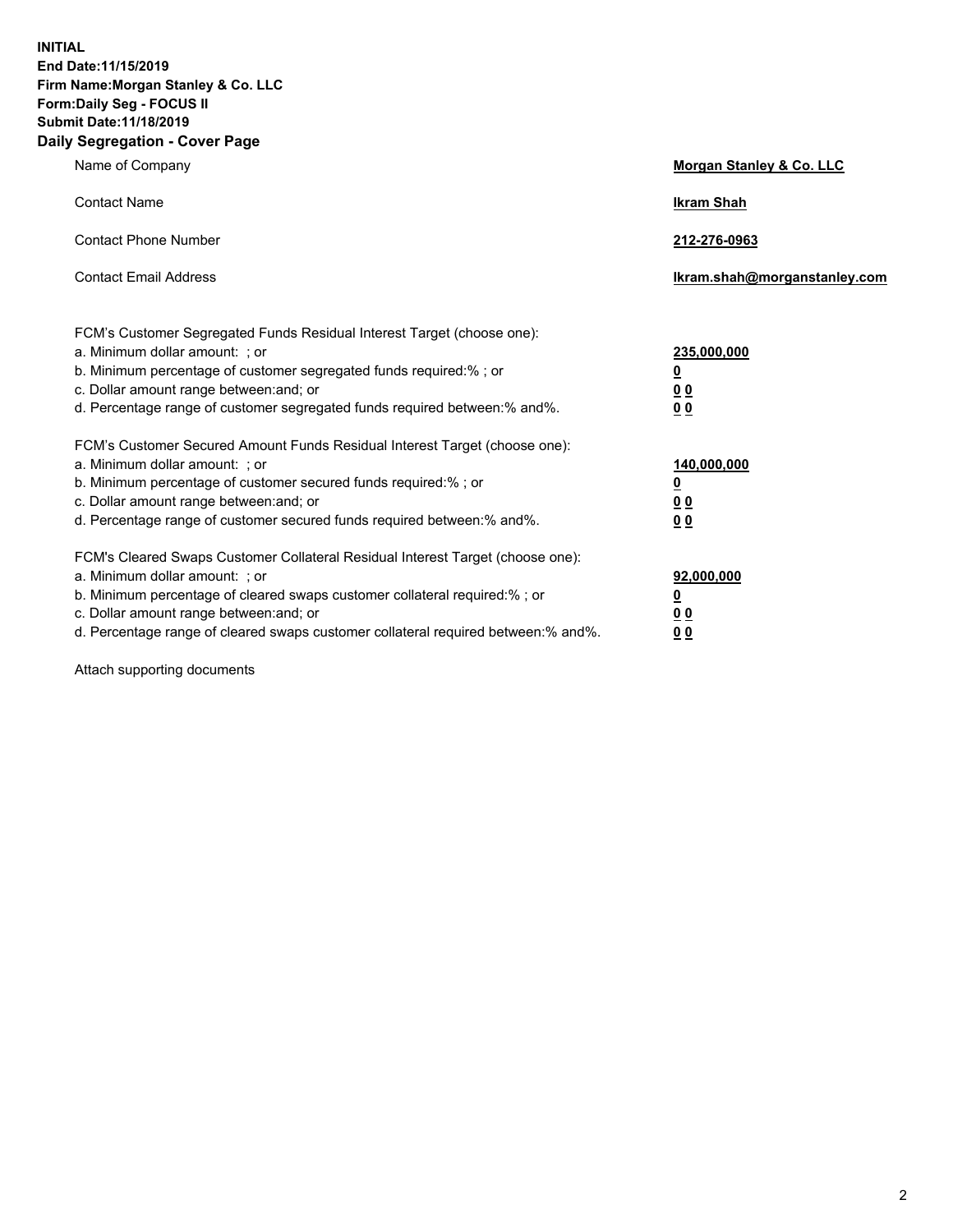## **INITIAL End Date:11/15/2019 Firm Name:Morgan Stanley & Co. LLC Form:Daily Seg - FOCUS II Submit Date:11/18/2019**

## **Daily Segregation - Secured Amounts**

|    | Foreign Futures and Foreign Options Secured Amounts                                         |                                  |
|----|---------------------------------------------------------------------------------------------|----------------------------------|
|    | Amount required to be set aside pursuant to law, rule or regulation of a foreign            | $0$ [7305]                       |
|    | government or a rule of a self-regulatory organization authorized thereunder                |                                  |
| 1. | Net ledger balance - Foreign Futures and Foreign Option Trading - All Customers             |                                  |
|    | A. Cash                                                                                     | 2,691,426,673 [7315]             |
|    | B. Securities (at market)                                                                   | 2,277,017,703 [7317]             |
| 2. | Net unrealized profit (loss) in open futures contracts traded on a foreign board of trade   | 535,819,043 [7325]               |
| 3. | Exchange traded options                                                                     |                                  |
|    | a. Market value of open option contracts purchased on a foreign board of trade              | 9,924,896 [7335]                 |
|    | b. Market value of open contracts granted (sold) on a foreign board of trade                | -12,166,682 [7337]               |
| 4. | Net equity (deficit) (add lines 1.2. and 3.)                                                | 5,502,021,633 [7345]             |
| 5. | Account liquidating to a deficit and account with a debit balances - gross amount           | <b>51,176,438</b> [7351]         |
|    | Less: amount offset by customer owned securities                                            | <u>-50,339,874</u> [7352] 836,56 |
| 6. | Amount required to be set aside as the secured amount - Net Liquidating Equity              | 5,502,858,197 [7355]             |
|    | Method (add lines 4 and 5)                                                                  |                                  |
| 7. | Greater of amount required to be set aside pursuant to foreign jurisdiction (above) or line | 5,502,858,197 [7360]             |
|    | 6.                                                                                          |                                  |
|    | FUNDS DEPOSITED IN SEPARATE REGULATION 30.7 ACCOUNTS                                        |                                  |
| 1. | Cash in banks                                                                               |                                  |
|    | A. Banks located in the United States                                                       | 404,602,488 [7500]               |
|    | B. Other banks qualified under Regulation 30.7                                              | 560,994,018 [7520] 965,5         |
|    |                                                                                             | [7530]                           |
| 2. | Securities                                                                                  |                                  |
|    | A. In safekeeping with banks located in the United States                                   | 453,096,995 [7540]               |
|    | B. In safekeeping with other banks qualified under Regulation 30.7                          | 0 [7560] 453,096,995 [757        |
| 3. | Equities with registered futures commission merchants                                       |                                  |
|    | A. Cash                                                                                     | 8,627,882 [7580]                 |
|    | <b>B.</b> Securities                                                                        | $0$ [7590]                       |
|    | C. Unrealized gain (loss) on open futures contracts                                         | -1,412,610 [7600]                |
|    | D. Value of long option contracts                                                           | $0$ [7610]                       |
|    | E. Value of short option contracts                                                          | 0 [7615] 7,215,272 [7620]        |
| 4. | Amounts held by clearing organizations of foreign boards of trade                           |                                  |
|    | A. Cash                                                                                     | $0$ [7640]                       |
|    | <b>B.</b> Securities                                                                        | $0$ [7650]                       |
|    | C. Amount due to (from) clearing organization - daily variation                             | $0$ [7660]                       |
|    | D. Value of long option contracts                                                           | $0$ [7670]                       |
|    | E. Value of short option contracts                                                          | 0 [7675] 0 [7680]                |
| 5. | Amounts held by members of foreign boards of trade                                          |                                  |
|    | A. Cash                                                                                     | 1,909,271,206 [7700]             |
|    | <b>B.</b> Securities                                                                        | 1,823,920,708 [7710]             |
|    | C. Unrealized gain (loss) on open futures contracts                                         | 537,231,653 [7720]               |
|    | D. Value of long option contracts                                                           | 9,924,896 [7730]                 |
|    | E. Value of short option contracts                                                          | <u>-12,166,682</u> [7735] 4,268, |
|    |                                                                                             | [7740]                           |
| 6. | Amounts with other depositories designated by a foreign board of trade                      | $0$ [7760]                       |
| 7. | Segregated funds on hand                                                                    | $0$ [7765]                       |
| 8. | Total funds in separate section 30.7 accounts                                               | 5,694,090,554 [7770]             |
| 9. | Excess (deficiency) Set Aside for Secured Amount (subtract line 7 Secured Statement         | 191,232,357 [7380]               |
|    | Page 1 from Line 8)                                                                         |                                  |
|    |                                                                                             |                                  |

- 10. Management Target Amount for Excess funds in separate section 30.7 accounts **140,000,000** [7780]
- 11. Excess (deficiency) funds in separate 30.7 accounts over (under) Management Target **51,232,357** [7785]

Less: amount offset by customer owned securities **-50,339,874** [7352] **836,564** [7354] **5,502,858,197** [7355]

## **5,502,858,197** [7360]

B. Other banks qualified under Regulation 30.7 **560,994,018** [7520] **965,596,506**

8.995 [7570]

**E. 25. Value of short of short of short of short of short of short of short of short of short of short of short of short of short of short of short of short of short of short of short of short of short of short of short o 191,232,357** [7380]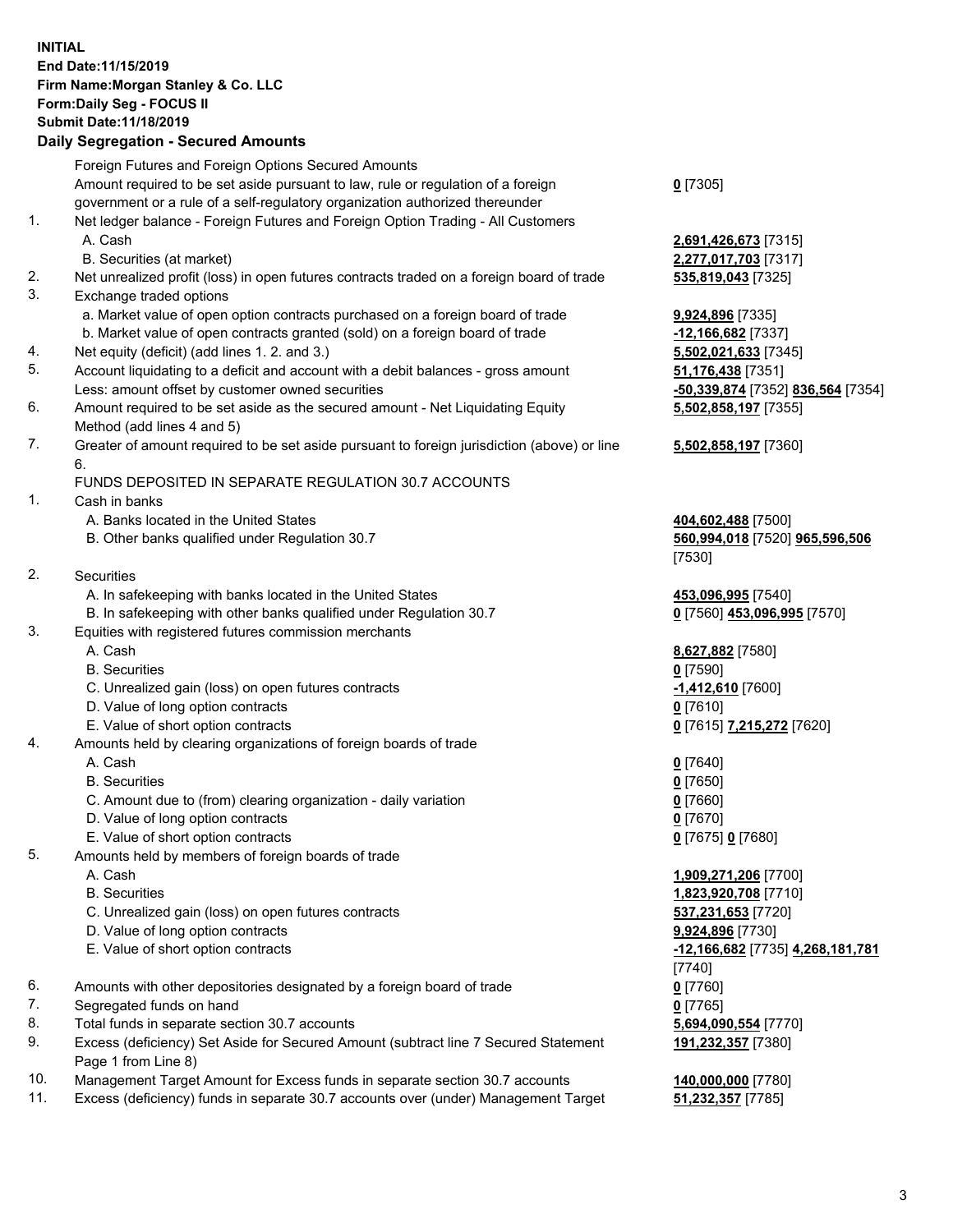| <b>INITIAL</b><br>End Date: 11/15/2019<br>Firm Name: Morgan Stanley & Co. LLC<br>Form: Daily Seg - FOCUS II<br><b>Submit Date: 11/18/2019</b><br>Daily Segregation - Segregation Statement |                                    |
|--------------------------------------------------------------------------------------------------------------------------------------------------------------------------------------------|------------------------------------|
| SEGREGATION REQUIREMENTS(Section 4d(2) of the CEAct)                                                                                                                                       |                                    |
| 1.<br>Net ledger balance                                                                                                                                                                   |                                    |
| A. Cash                                                                                                                                                                                    | 10,987,670,003 [7010]              |
| B. Securities (at market)                                                                                                                                                                  | 6,540,562,687 [7020]               |
| 2.<br>Net unrealized profit (loss) in open futures contracts traded on a contract market                                                                                                   | 447,899,173 [7030]                 |
| 3.<br>Exchange traded options                                                                                                                                                              |                                    |
| A. Add market value of open option contracts purchased on a contract market                                                                                                                | 365,735,484 [7032]                 |
| B. Deduct market value of open option contracts granted (sold) on a contract market                                                                                                        | -274,127,240 [7033]                |
| Net equity (deficit) (add lines 1, 2 and 3)<br>4.                                                                                                                                          | 17,171,941,761 [7040]              |
| 5.<br>Accounts liquidating to a deficit and accounts with                                                                                                                                  |                                    |
| debit balances - gross amount                                                                                                                                                              | 490,491,149 [7045]                 |
| Less: amount offset by customer securities                                                                                                                                                 | -490,245,338 [7047] 245,811 [7050] |
| 6.<br>Amount required to be segregated (add lines 4 and 5)                                                                                                                                 | 17,172,187,572 [7060]              |
| FUNDS IN SEGREGATED ACCOUNTS                                                                                                                                                               |                                    |
| 7.<br>Deposited in segregated funds bank accounts                                                                                                                                          |                                    |
| A. Cash                                                                                                                                                                                    | 4,472,136,032 [7070]               |
| B. Securities representing investments of customers' funds (at market)                                                                                                                     | $0$ [7080]                         |
| C. Securities held for particular customers or option customers in lieu of cash (at                                                                                                        | 628,931,105 [7090]                 |
| market)                                                                                                                                                                                    |                                    |
| 8.<br>Margins on deposit with derivatives clearing organizations of contract markets                                                                                                       |                                    |
| A. Cash                                                                                                                                                                                    | 6,293,461,122 [7100]               |
| B. Securities representing investments of customers' funds (at market)                                                                                                                     | $0$ [7110]                         |
| C. Securities held for particular customers or option customers in lieu of cash (at<br>market)                                                                                             | 5,911,631,582 [7120]               |
| 9.<br>Net settlement from (to) derivatives clearing organizations of contract markets                                                                                                      | 49,385,588 [7130]                  |
| 10.<br>Exchange traded options                                                                                                                                                             |                                    |
| A. Value of open long option contracts                                                                                                                                                     | 365,735,484 [7132]                 |
| B. Value of open short option contracts                                                                                                                                                    | -274,127,240 [7133]                |
| 11.<br>Net equities with other FCMs                                                                                                                                                        |                                    |
| A. Net liquidating equity                                                                                                                                                                  | 11,320,296 [7140]                  |
| B. Securities representing investments of customers' funds (at market)                                                                                                                     | 0 [7160]                           |
| C. Securities held for particular customers or option customers in lieu of cash (at<br>market)                                                                                             | $0$ [7170]                         |
| 12.<br>Segregated funds on hand                                                                                                                                                            | $0$ [7150]                         |
| 13.<br>Total amount in segregation (add lines 7 through 12)                                                                                                                                | 17,458,473,969 [7180]              |
| 14.<br>Excess (deficiency) funds in segregation (subtract line 6 from line 13)                                                                                                             | 286,286,397 [7190]                 |
| 15.<br>Management Target Amount for Excess funds in segregation                                                                                                                            | 235,000,000 [7194]                 |
| 16.<br>Excess (deficiency) funds in segregation over (under) Management Target Amount                                                                                                      | 51,286,397 [7198]                  |

Excess